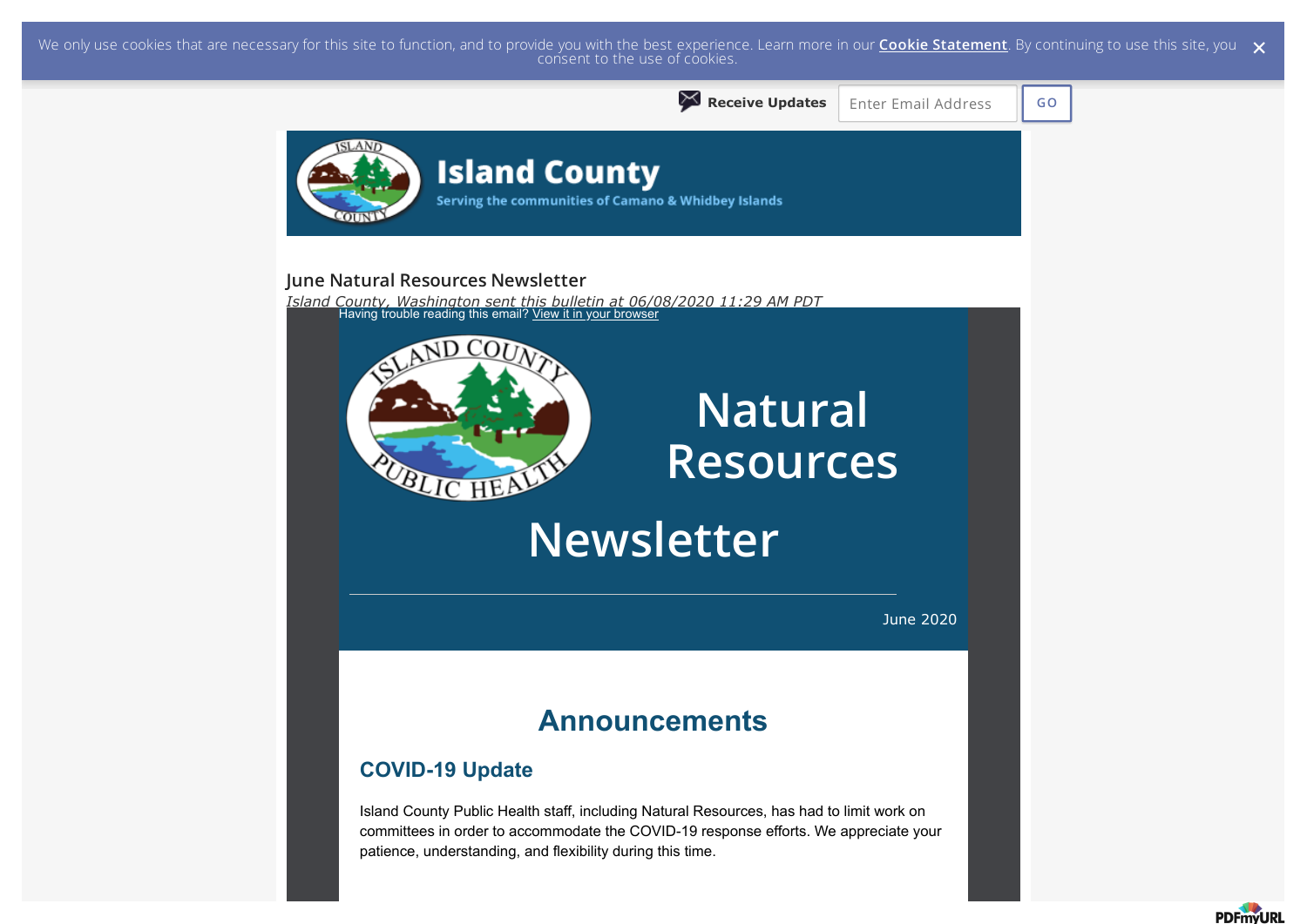For COVID-19 resources and updates, please visit Island County Public Health's COVID-19 webpage. We wish the best to all of you, and are thankful to be part of such a strong, resourceful community.

# **Programmatic Updates**

# **Island Local Integrating Organization (ILIO)**

The ILIO Technical Committee will meet via WebEx Tuesday, June 9 from 1-3pm.

Puget Sound Partnership and the Northwest Indian Fisheries Commission are hosting a Virtual Puget Sound Days on the Hill. These will take place Fridays in June from 1:00- 2:30pm. Advanced registration is required. Please click here to register. Announcements with confirmed speakers for that week as well as a registration link for each event can be found here.

The Strategic Initiative Leads for Habitat, Stormwater, and Shellfish are pleased to share the funding recommendations of the Strategic Initiative Advisory Teams (SIAT) and the Local Integrating Organizations for FFY2020 Puget Sound Geographic Funds (commonly known as National Estuary Program, or NEP, Funds). The recommendations are accessible via the Partnership's Strategic Initiative Leads website

The Habitat Strategic Implementation Advisory Team approved the ILIO recommendation to fund the Livingston Bay Near Term Action (NTA). The \$200,000 will be applied to engage landowners to advance Livingston Bay protection/restoration project. The project area is located adjacent to the Stillaguamish River. Thus, protecting/restoring this site will provide critical habitat for out-migrating salmon. Livingston Bay is identified as a priority area in the ILIO Ecosystem Recovery Plan and in the WRIA 6 Salmon Recovery Plan as a high priority project. We all look forward to the feasibility study to see what might be possible for protection and/or restoration for this priority nearshore habitat!

Be sure to check ILIO's website for upcoming meeting agendas and minutes.

# **Marine Resources Committee (MRC)**

The MRC will meet via WebEx on Tuesday, July 7 from 3-5pm.

Congratulations to Inari, the winner of the 2020 Discover Our Island Shores art and essay contest hosted by the MRC and Sound Water Stewards! See Inari's beautiful artwork and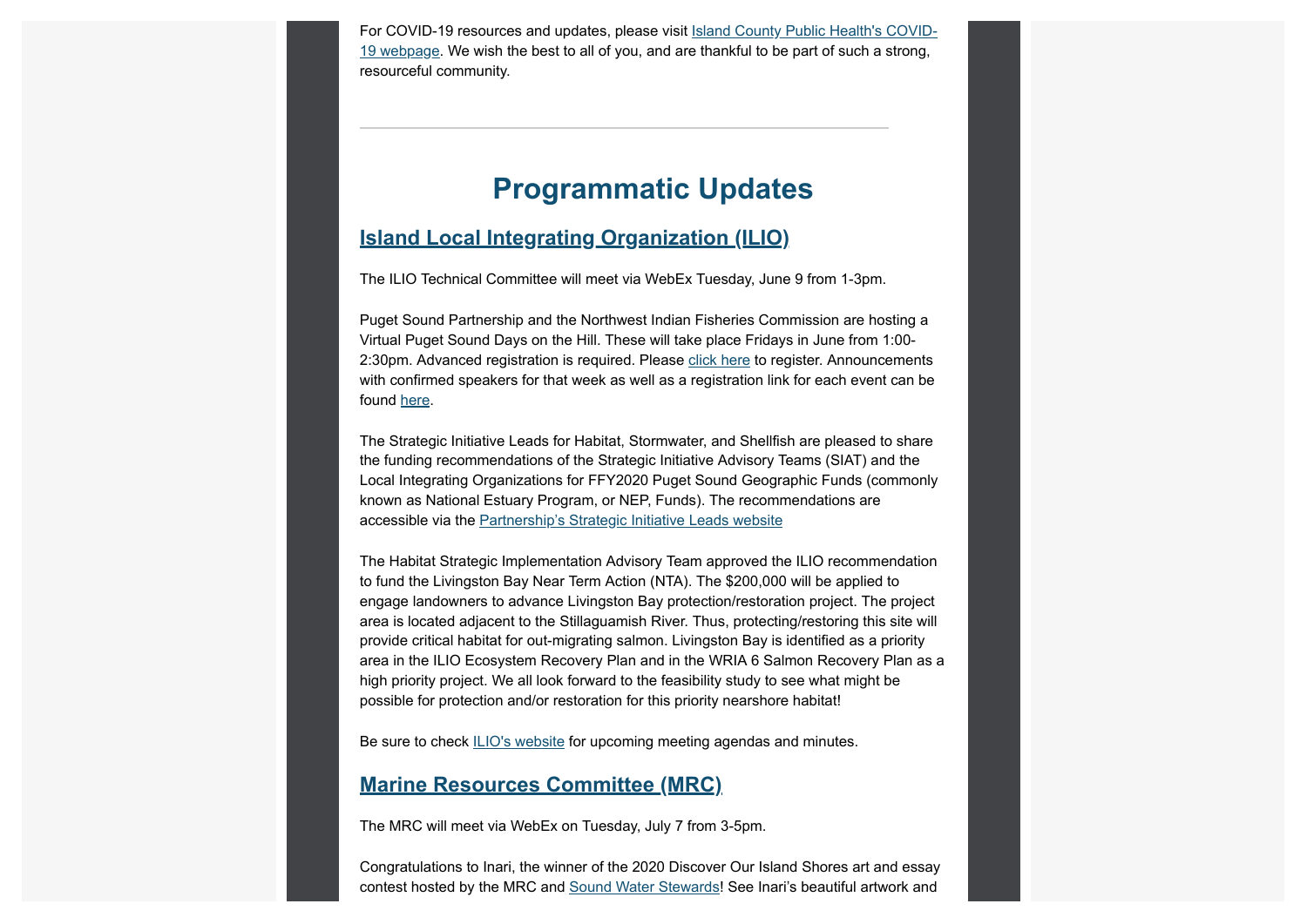creative essay responses here.

The MRC and Sound Water Stewards are hosting another art contest this summer, open to students in Island County entering grades 2-7. Find more information here!

MRC monitoring activities have resumed, with volunteers following COVID-19 safety protocols, and conducting activities individually or in groups no larger than five. We still need a couple Whidbey volunteers for our forage fish spawn surveys. If you are interested or would like to learn more, contact Anna Toledo (a.toledo@islandcountywa.gov, 360-678- 2349).

The Puget Sound Kelp Conservation and Recovery Plan is now available! This plan, prepared by the Northwest Straits Commission and several partners, provides a research and management framework for coordinated action to improve understanding of kelp forest population changes and declines, while also working to implement and strengthen recovery and protective measures. Many thanks to the MRC members who participated in the development of this plan!

Be sure to check MRC's website for upcoming meeting agendas and minutes.

### **Salmon Recovery**

SRTCC (Salmon Recovery Technical and Citizen Committee) will meet via WebEx Wednesday, June 17 from 1-4pm.

SRTCC postponed ranking projects until the upcoming June meeting to enable more robust discussion around this year's project and funding strategies moving forward. SRTCC will also be working on lessons learned from recent project developments and considering if and how to adaptively manage our work in salmon recovery for WRIA 6.

The Northwest Straits Foundation (NWSF) was successful in securing funding for beach seining at Cornet Bay, which will resume in February 2021. This monitoring research will be providing information on the long term recovery of the restored beach and how it is still responding 10 years after the bulkhead and creosote were removed. Thanks Jason Morgan and the NWSF staff for your support!

The Puget Sound Salmon Recovery Council is working on several large policy topics, including the update to the Puget Sound Chinook Recovery Plan, how to support the Action Agenda and Vital Sign updates, and how to create new funding sources, or align with existing funding sources, to better fund salmon recovery in the region.

There is an acute awareness among the Puget Sound Partnership and other ecosystem recovery partners that the current COVID-19 emergency will impact all things fiscal and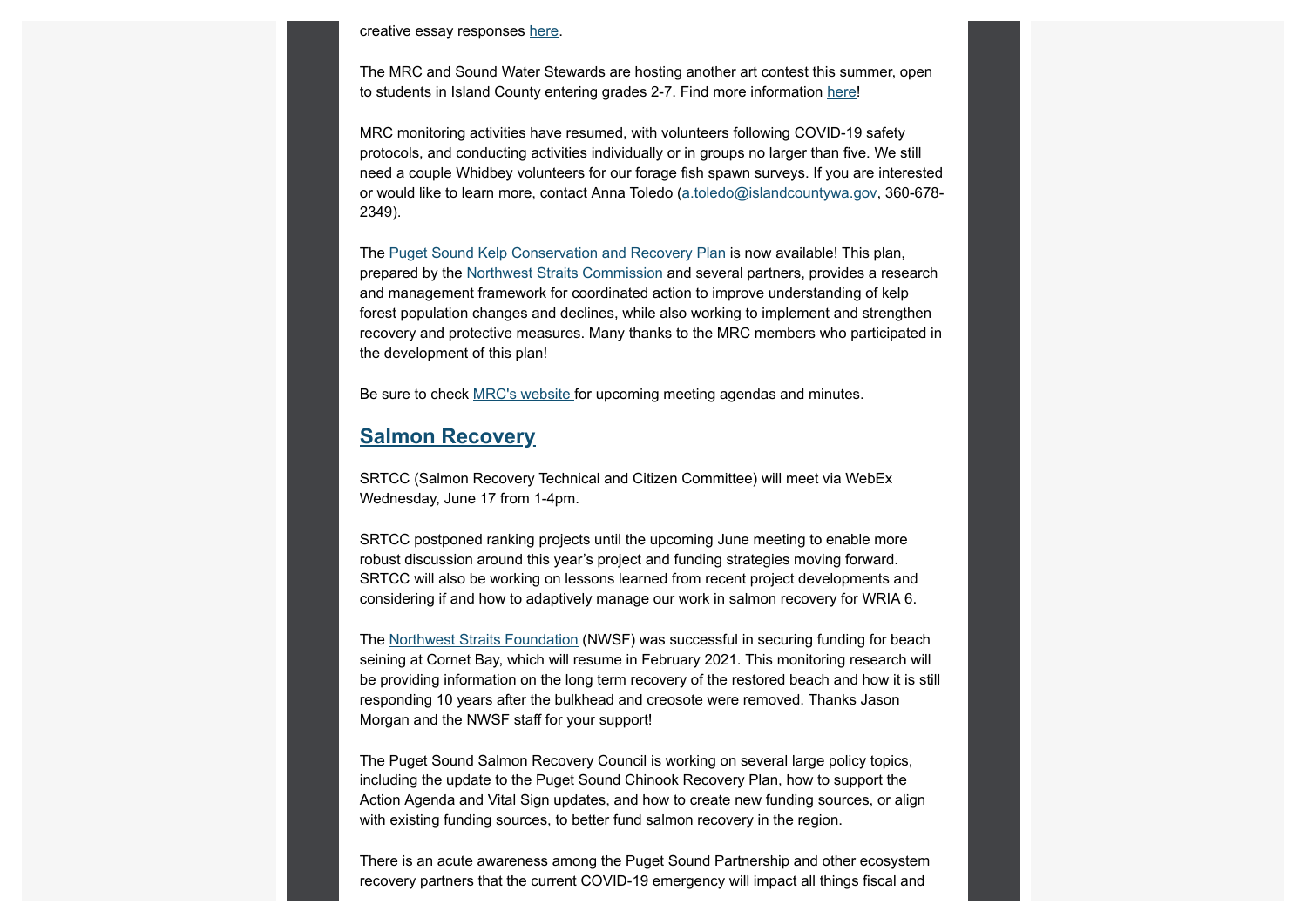that natural resources work across the board is very vulnerable to budget reductions. Efforts are being made to assess priorities, develop creative funding strategies and to demonstrate how a healthy ecology is still crucial to all recovery, including human health and economies.

Be sure to check out the Salmon Recovery website for upcoming meeting agendas and minutes.

# **Resources and Interesting Reads**

### **Local News**

Check out this article about the upcoming fire season. This year, the National Weather Service predicts a summer that is warmer and dryer than average. Officials are preparing for the fire season to begin early. Climate change is increasing fire risk west of the Cascades.

#### **Funding Opportunities**

The National Estuary Program (NEP) Coastal Watersheds Grant (CWG) Program is a nationally competitive grants program designed to support projects that address urgent and challenging issues threatening the well-being of coastal and estuarine areas within determined estuaries of national significance. For more information and to download their 2020 Request for Proposals, visit their website. Letters of intent are due Friday, August 7. A recorded webinar will also be made available on their website.

#### **Learn**

Jefferson Land Trust has a new program called Nature in Your Neighborhood, which hosts weekly explorations guided by an experienced naturalist (or two). They'll kick off a week of learning with a Virtual Nature Walk and then send you out with activities to explore and observe hidden wonders close to home. In addition, each week the Online Study Group will come together to wrap up and discuss their adventures from the previous week. The program is free and open to all ages, so you're welcome to encourage your loved ones to participate with you. Sign up here!

Are you staying home a lot with children right now (or do you just like to color)? This sweet eco-friendly activity book, *The Great Gorge Adventure,* from Oregon's East Multnomah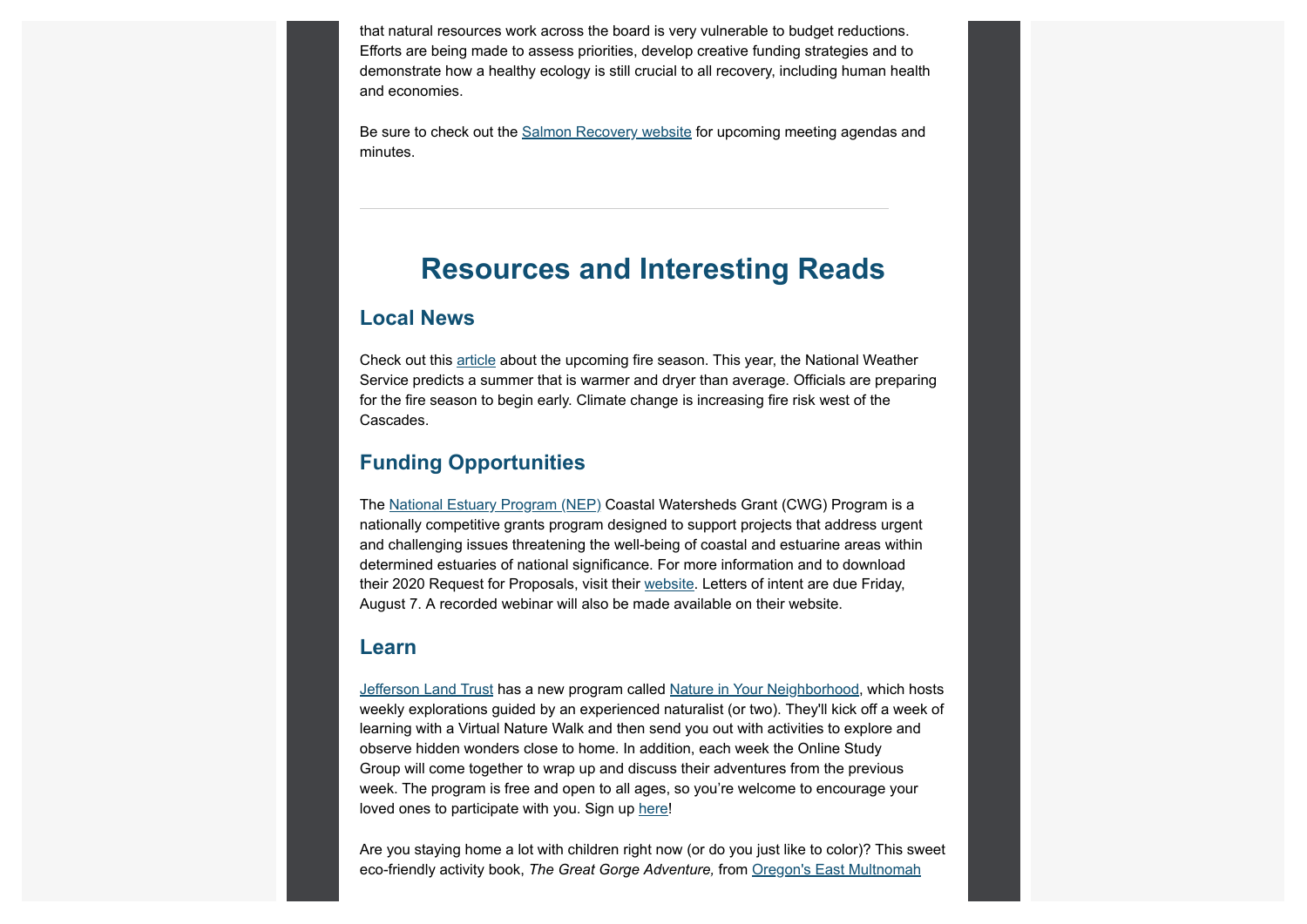Soil and Water Conservation District looks pretty fun! It's available in multiple languages. Download it here.

**Puget Sound Ecosystem Monitoring Program's (PSEMP) Nearshore Work Group hosted a** webinar showing a mix of presentations planned for the Salish Sea Ecosystem Conference. Visit this link for a recording of the presentations.

Listen to this Coastal Café episode, "The Blob," featuring a conversation with Chris Harvey, a National Oceanic Atmospheric Administration (NOAA) Northwest Fisheries Science Center biology, about the famous warmwater "blobs" of 2014, 2016, and 2020 and the havoc they caused on marine life.

Check out this article about the search for the invasive European green crab in Puget Sound (see photo below).

Learn about the role of fishing piers in our communities in this article about Seattle's vanishing piers.

#### **Tools**

This new resource from the Stewardship Centre for British Columbia provides a way to look at commercial, multi-family residential, subdivision, park, and institutional waterfront development. To learn more, two webinars will be hosted. 1) Helping Canadians do the right thing: Green Shores for Shoreline Development (2020) will be on Tuesday, June 9 at 11am. 2) Green Shores for Shoreline Development 2020: an update for shoreline practitioners will be on Wednesday, June 24 at 11am. Register here.

The Align Grant Coordination Workgroup has been working together with South Puget Sound Salmon Enhancement Group and NOAA Restoration Center to develop an optional "conservation project budget standard" for Washington State. This allows a project sponsor to develop a single budget worksheet, and from that master worksheet extract the information necessary for multiple grant applications and to track grant funding over the lifecycle of a project. Some funders may accept the worksheet as a project budget, and this whole project budget may serve as a tool for coordinating funding among sponsors and funders. This capability is important as our projects become more phased and complicated as we rise to the practical challenges of ecosystem recovery and stewardship. A current version is available at the Conservation Project Budget Standards wiki page.

#### **Act!**

The Washington State Department of Ecology (Ecology) is developing a quantitative model to assess current and potential future risks of oil spills in Washington waters, and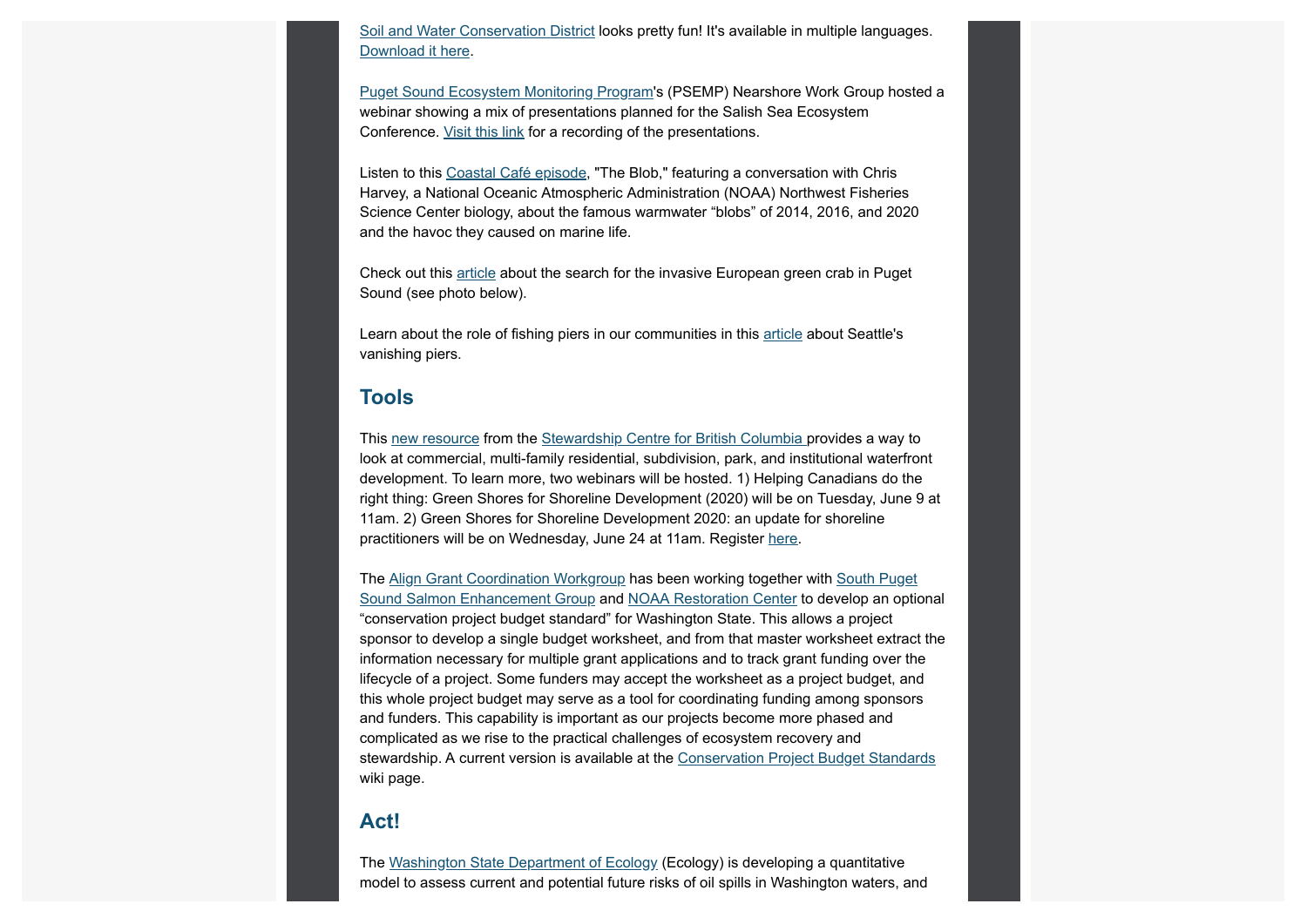would like input. They are planning a series of events extending into 2021. The first events are introductory webinars. The webinar on Wednesday, June 17 from 12:30-2pm will focus on Grays Harbor (register here). More information about the project can be found on Ecology's risk modeling webpage.



*The European green crab (Carcinus maenas). Photos: Kelly Martin and Jeff Adams/WSG*

# **Events - Attend While You're At Home!**

| Tuesday,<br>June 9    | At 11am, DG Blair (Stewardship Centre for BC) and Jim Johannessen<br>(Coastal Geologic Services, Inc.) will provide an overview of the recent<br>update to the Green Shores for Shoreline Development guide and its<br>application for marine and lake shoreline management in Canada. The<br>webinar is titled Helping Canadians do the right thing: Green Shores for<br>Shoreline Development (2020). Register here. |
|-----------------------|------------------------------------------------------------------------------------------------------------------------------------------------------------------------------------------------------------------------------------------------------------------------------------------------------------------------------------------------------------------------------------------------------------------------|
| Tuesday,<br>June 9    | The ILIO Technical Committee will meet via WebEx from 1-3pm.                                                                                                                                                                                                                                                                                                                                                           |
| June 17               | Wednesday, Ecology's Risk Modeling introductory webinar will take place from 12:30-2pm.<br>It will focus on the Grays Harbor area. Register here.                                                                                                                                                                                                                                                                      |
| June 17               | Wednesday, SRTCC will meet via WebEx from 1-4pm.                                                                                                                                                                                                                                                                                                                                                                       |
| Wednesday,<br>June 24 | At 11 am, DG Blair (Stewardship Centre for BC) and Jim Johannessen<br>(Coastal Geologic Services, Inc.) will provide participants with an overview of<br>the recent update to the Green Shores for Coastal Development credits and<br>ratings guide. The webinar is titled Green Shores for Shoreline Development<br>2020: an update for shoreline practitioners. Register here.                                       |
| Tuesday,              | The MRC will meet via WebEx from 3-5pm.                                                                                                                                                                                                                                                                                                                                                                                |